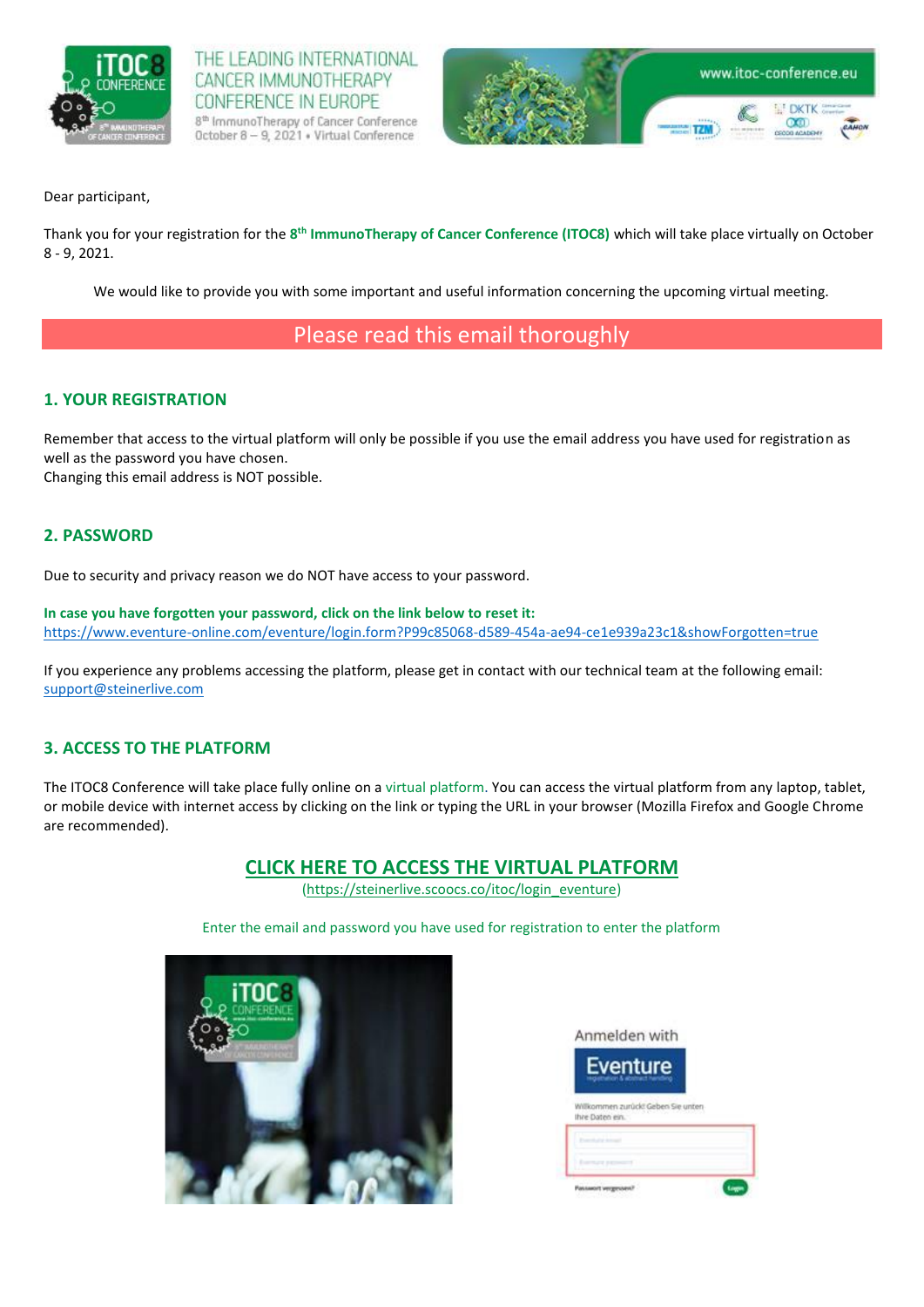#### **4. VIRTUAL PLATFORM**

The virtual platform is the "venue" of the conference. ITOC8 has aimed at incorporating similar aspects of the physical conference to the virtual environment. Therefore, you will have access to the best presentations in the area in a live format. To ensure an uninterrupted playing of presentations, all talks have been pre-recorded. At the same time you will be able to interact with speakers of live presentations via a live chat and with speakers of On-Demand Symposia and e-Poster presenters via a messaging form.

We encourage you to login before the actual start of the conference to ensure you can access the platform and leave time to solve any technical issues you may have before the live part of the conference starts.

Note that the virtual stands of our sponsors as well as the live presentations will be available as of Friday, October 8, 2021 in the morning when the conference begins.

In the meantime, we invite you to complete your profile in the "Settings" so that your colleagues can interact with you. Should you though prefer not to be contacted, you can navigate the platform in "incognito mode". Notes:

- in case you are navigating the platform in "incognito mode" you will not be visible to other participants and cannot be reached via the chat function.

- when visiting the virtual exhibition spaces of our sponsors, your name and the time of your visit will be visible in the analytics, but the email address (even if entered in your profile) will not be communicated.

Note that when you have an official task at the conference as a speaker or moderator your profile is set and cannot be changed to "incognito mode" to enable participants to get in touch and ask questions related to your presentation.

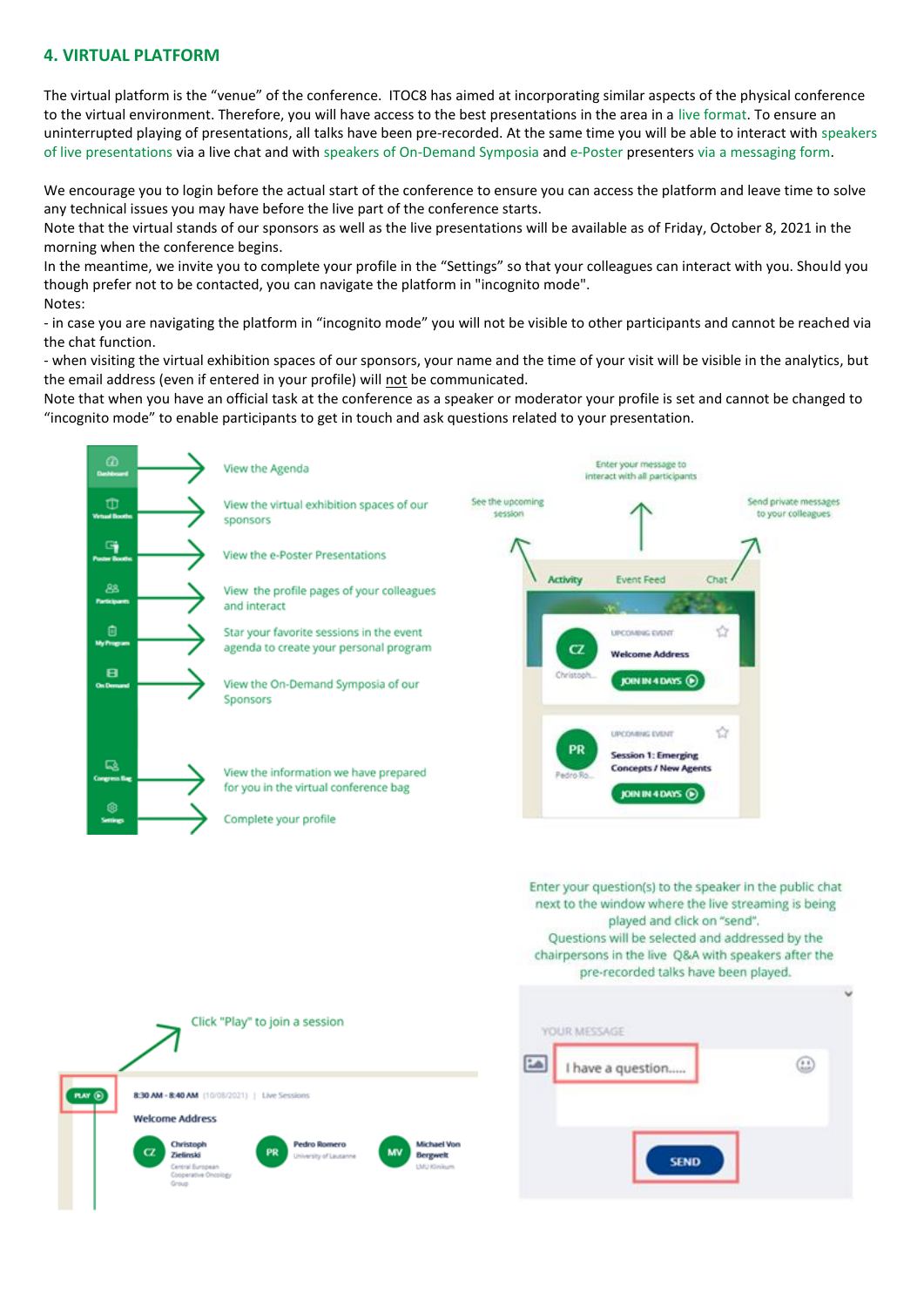# **5. CORPORATE SYMPOSIA**

Our ITOC8 Sponsors invite you the attend their corporate Symposia taking place on **Friday, October 8, 2021** and **On-Demand:**

- **Live Corporate Symposium 1: 10x Genomics – Friday, October 8, 2021 at 12.50 – 13.20 hrs** Immune Cell and Repertoire Profiling at Single Cell Resolution
- **Live Corporate Symposium 2: NanoString Technologies – Friday, October 8, 2021 at 17.20 – 17.50 hrs** Tackling Cancer Research Challenges with Spatial Biology
- **On-Demand Corporate Symposium 1: Sino Biological** Strategies and challenges for generation of high-quality antibodies-Sino Biological Inc.
- **On-Demand Corporate Symposium 2: Vision Zero** Vision-Zero E.V. - Together Against Cancer | An Initiative For A New Approach In Oncology

The detailed programmes can be foun[d on our website](https://www.eano.eu/eano2021/sponsors/corporatesymposia/) and by clicking on the respective symposia slots on the virtual platform.

### **6. INFORMATION FOR POSTER PRESENTERS**

Your posters have been assigned to your registration name. As soon as you will once have logged into the platform, the messaging system will be activated and you can be contacted by participants having questions and comments on your poster by clicking on your name on the right side.

| EXCAMPTADES                                                                                                                          |                                                                                  |            | <b>Ramya Nair</b>             |  |
|--------------------------------------------------------------------------------------------------------------------------------------|----------------------------------------------------------------------------------|------------|-------------------------------|--|
| Lentwiral protein Vpx delivery systems as potential weapons to improve cytarabine treatment response against acute myeloid leukemia. |                                                                                  |            | Max von Pettenkofer Institute |  |
|                                                                                                                                      |                                                                                  |            |                               |  |
|                                                                                                                                      |                                                                                  |            |                               |  |
|                                                                                                                                      |                                                                                  |            |                               |  |
| ABORDED TO                                                                                                                           |                                                                                  |            |                               |  |
|                                                                                                                                      |                                                                                  |            |                               |  |
|                                                                                                                                      |                                                                                  | <b>IMU</b> |                               |  |
|                                                                                                                                      | THE LEADING INTERNATIONAL.<br>iTOC:                                              |            |                               |  |
|                                                                                                                                      | CANCER IMMUNOTHERAPY<br>CONFERENCE IN EUROPE                                     |            |                               |  |
|                                                                                                                                      | (* Horsen-Therapy of Europe Canhinens)<br>Jossim R - R. 2003 - Virtual Canhinens |            |                               |  |
|                                                                                                                                      | <b>STREET</b>                                                                    |            |                               |  |
|                                                                                                                                      | Click to view in<br><b>Autocreen</b>                                             |            |                               |  |
|                                                                                                                                      | $-110$                                                                           |            |                               |  |
|                                                                                                                                      | Declaration of conflict of interest                                              |            |                               |  |
|                                                                                                                                      | I have no commercial disclosure                                                  |            |                               |  |
|                                                                                                                                      |                                                                                  | VIRAL      |                               |  |
|                                                                                                                                      |                                                                                  |            |                               |  |

You will see a notification on the platform when a message has been received.

We encourage you to go back to the platform during the 1 month on-demand review period from time to time to check on any questions that may have come in after the conference has taken place on October 8 - 9, 2021.

### **7. INFORMATION FOR LIVE SPEAKERS**

After your live task, please kindly click on your session and reply to unanswered questions directly in the session chat. We encourage you to go back to the platform during the 1 month on-demand review period from time to time to check on any questions and comments that may have come in after the conference has taken place on October 8 - 9, 2021. **Please make sure to again review the moderators & speakers manual we have sent to you prior to the briefing.**

### **8. SPONSORS - VIRTUAL SPONSORS PAGES & SATELLITE SYMPOSIA**

**Without the generous support of our sponsors, the organization of the ITOC conferences would not be possible.**  We invite you to visit the Virtual Sponsors Pages, Live and On-Demand Satellite Symposia of our sponsors and to view the information they have prepared for you.

Get in touch with company representatives on their sponsor pages by clicking on the contact name or schedule a 1-1-chat. The virtual exhibition spaces of our exhibitors will be open as of Friday, October 8, 2021 at 08.00 AM CEST. As of then, the button "Virtual Booths" will be visible to all participants in the menu bar.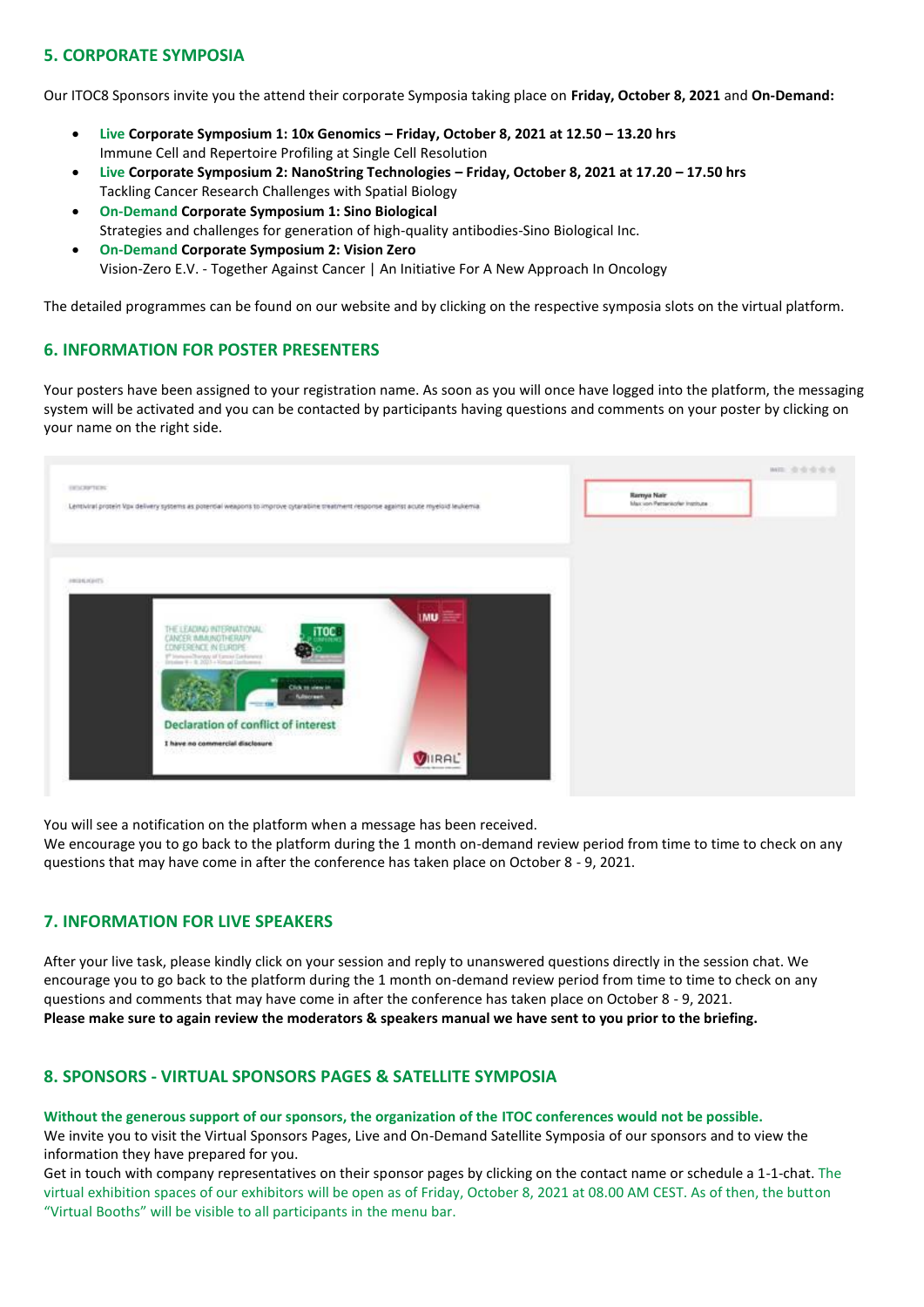

# **9. CERTIFICATE OF ATTENDANCE & CME CREDITS**

All registered participants of the ITOC8 conference will receive a certificate of attendance after completion of an online survey. The link to the survey will be sent to you after the conference on Monday, October 11, 2021. At the end of the survey you will be able to download your personalized certificate and/or have it sent to your email address.

As per the rules of EACCME, CME credits can only be claimed for live sessions and NOT for on-demand sessions. **CME Designation**

The 8<sup>th</sup> ImmunoTherapy of Cancer Conference is accredited by the European Accreditation Council for Continuing Medical Education (EACCME) to provide the following CME activity for medical specialists. The EACCME is an institution of the European Union of Medical Specialists (UEMS), [www.uems.net.](http://www.uems.net/)

ITOC8 is designated for a maximum of **11** hours of European external CME credits. Each medical specialist should claim only those hours of credit that he/she actually spent in the educational activity.

The EACCME awards ECMECs on the basis of 1 ECMEC for one hour of CME with a maximum of 7 ECMECs per day.

#### **10. SCIENTIFIC PROGRAMME**

The ITOC8 Conference programme has been adapted to a virtual setting and will give you the opportunity to watch live, ondemand and e-poster presentations, but also to review the recording of all live sessions at your own pace as of 24hrs after the conference **until November 9, 2021 at 24:00 CEST.**

#### **[CLICK](https://9b2b8e85-316a-4346-8773-f689fb82655f.filesusr.com/ugd/d13fe1_b53f562f1c88492db109d0d70454950a.pdf) to Download the Final PDF Programme**

#### **Live Sessions**

Live sessions will take place at a specific time set in the programme. During this time attendees will have the possibility to ask questions to the presenters in the live session chat. Session moderators will convey the questions to the speakers who will be joining "live" after their pre-recorded talk has been played, to answer questions from the audience.

You can access the live sessions that are currently streaming by clicking on the "Play" button on the virtual platform. There you will be able to watch the sessions and participate in the chats.

> **Please note that all times mentioned on the conference website and in the PDF Programme are in Central European Summer Time (CEST; GMT+2)** To see what time this is in your time zone, click here<https://www.thetimezoneconverter.com/>

#### **On-Demand Symposia**

On-Demand Symposia will be available to all registered attendees at all times, from the start of the virtual conference until November 9, 2021 at 24:00 CEST. Interaction with presenters is possible via a messaging system incorporated in the virtual platform.

#### **e-Poster Presentations**

e-Poster presentations will be available to all registered attendees at all times, from the start of the virtual conference until November 9, 2021 at 24:00 CEST. Interaction with presenters is possible via a messaging system incorporated in the virtual platform.

#### **11. SOCIAL MEDIA**

#### **Connect with your colleagues and get the latest news!**

Follow us on Twitter [@ITOCconference](https://twitter.com/ITOCconference) to share news about ITOC8 with your colleagues. **[Click here](https://www.itoc-conference.eu/code-of-conduct)** to see the ITOC Code of Conduct.

#### **12. NEED HELP?**